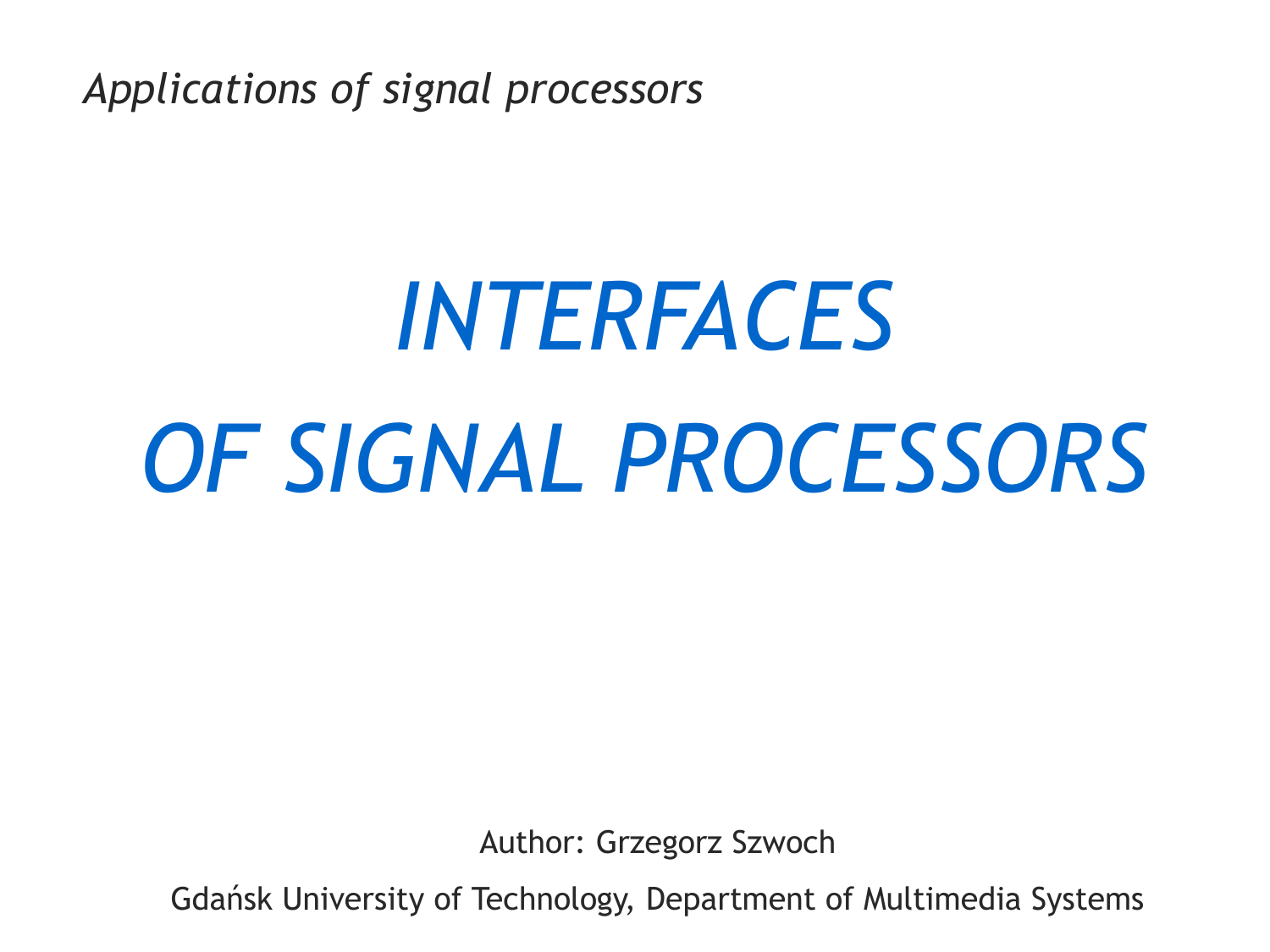# *Interfaces of digital signal processors*

- A signal processor must get data from the inputs and pass the processing results to the outputs
- **If** Interfaces are used for acquisition and transfer of signals in different formats.
- **·** Interfaces are available at the DSP chipset pins.
- The number of interfaces and their types depend on the DSP model.



| ¥        | $V_{\rm MB}$          | <b>IDENTIAL</b>   | 1arrival                   | twee                | <b>SIGLOR</b><br>antay. | <b>SEO DV</b><br>stito" vita:<br>$D\ A$       | 600.09<br>$u$ 45 | <b>GREETE</b>    | DVD AVE<br>200         | <b>ADV: 241</b><br><b>DECKE</b><br><b>Links</b> | arkal tom<br>9893<br>601.100      | MAY ONE<br>cepier<br>100.91       | LANT, KIGS<br>GROSS<br>201,93 | Non-                                   |
|----------|-----------------------|-------------------|----------------------------|---------------------|-------------------------|-----------------------------------------------|------------------|------------------|------------------------|-------------------------------------------------|-----------------------------------|-----------------------------------|-------------------------------|----------------------------------------|
| ٠        | TDO                   | 59, 052           | to                         | 97.93               | IPTIE                   | Tel:                                          | DPT-19           | Phone            | $\sigma\epsilon_{00}$  | MALPM<br>武装                                     | $v_{\rm int}$                     | Leath Artist<br>ordwy<br>and clus | <b>BOX OIL</b><br>one         | <b>Discover</b>                        |
| u        | 386/1                 | 301,051           | Plaza                      | Plant               | are car                 | $\mathcal{D} \mathcal{C}_{\text{M} \text{R}}$ | $v_{\rm{dd}}$    | MA GUE<br>aree   | $O_{\rm NSE}$          | <b>IEE</b> DVD<br>unit.ru<br><b>SPEC</b>        | LINET; EXOL<br>504/3 Kg<br>ant da | 801.05<br>대한민                     | 警盤<br>991                     | 101, 0.4<br><b>UPM</b>                 |
|          | <b>IPLCID</b>         | <b>TAKA</b>       | <b>GR. CLA.</b>            | $16\mu$             | Yan                     |                                               |                  |                  |                        | Total                                           | $\frac{832}{100}$ CM I<br>5491    | 监督                                | Atheni                        | 124, 1913                              |
|          | <b>UPL TX</b>         | <b>114</b>        | $\mathcal{N}_{\text{QCD}}$ | Vail                |                         |                                               |                  |                  |                        |                                                 | <b>CYU</b>                        | <b>BSV1</b>                       | USA, Topica                   | <b>INK</b> , Values                    |
| a.       | 398 元<br><b>UFSI-</b> | DFT12             | $\omega$                   |                     |                         |                                               |                  |                  |                        |                                                 |                                   | <b>USR Values</b>                 | $\tau_{14}$                   | 108.04                                 |
| $\alpha$ | <b>ROVTS</b>          | <b>Page</b>       | $\nu_{\rm{min}}$           |                     |                         |                                               |                  |                  |                        |                                                 |                                   | AZGR.<br><b>Vooring</b>           | 108, Fessore                  | 108,38                                 |
| ٠        | Atbulk.               | REVIE             | $\alpha_{\rm m}$           |                     |                         |                                               |                  |                  |                        |                                                 |                                   | the notice that many              |                               | 1206.91                                |
|          | $200 + 8$             | $\alpha_{\rm in}$ | Vai                        |                     |                         |                                               |                  |                  |                        |                                                 |                                   |                                   |                               | 1978, Fassan 1978, Tages, 1978, Fasses |
|          | <b>HOVT</b>           | <b>AGUVI</b>      | $\rm v_{\rm eff}$          | $\omega_{\rm eff}$  |                         |                                               |                  |                  |                        |                                                 | $\gamma_{\rm MS}$                 | 198, Napan 198, Napan             |                               | USB MA                                 |
| ٠        | 0140,7014             | <b>STOP</b>       | $\alpha_{\rm in}$          | $\omega_{\rm eff}$  | $v_{10}$                |                                               |                  |                  |                        | $u_{\rm AB}$                                    | $\mathcal{O}_{\mathcal{M}}$       |                                   | <b>IR. Fasces: 188 (200)</b>  | (28, 101)                              |
| e        | <b>CLAIR</b>          | 575               | Priguett                   | <b>MSL</b>          | Vyanco                  | 0 Guid                                        | Task, MA         | $\tau_{\rm int}$ | <sup>1</sup> 104, Alan | BO, CAP                                         | $\Box\gamma_{\rm eff}$            | $v_{\rm ini}$                     | 0003207<br>$m^{(1)}$          | LDGs                                   |
| ٠        | <b>SITT</b>           | <b>You</b>        | $\mathcal{V}_{\text{MB}}$  | $D_{\text{[SMEM]}}$ | Player:                 | Yass, Me                                      | Yusu, Ahn        | sc.              | MA,1000                | SERK.                                           | <b>BANS</b>                       | 65/3                              | <b>ND4</b>                    | LDPR                                   |
| ä        | <b>TIGALINA</b>       | ELHOUT            | <b>WIC GLADATE</b>         | 624                 | <b>HAKEUP</b>           | <b>HTC.AU</b>                                 | 100.30           | uc.              | $+$                    | $\infty$                                        | ROH                               | Adres                             | <b>COLLANS</b>                | <b>Yas</b>                             |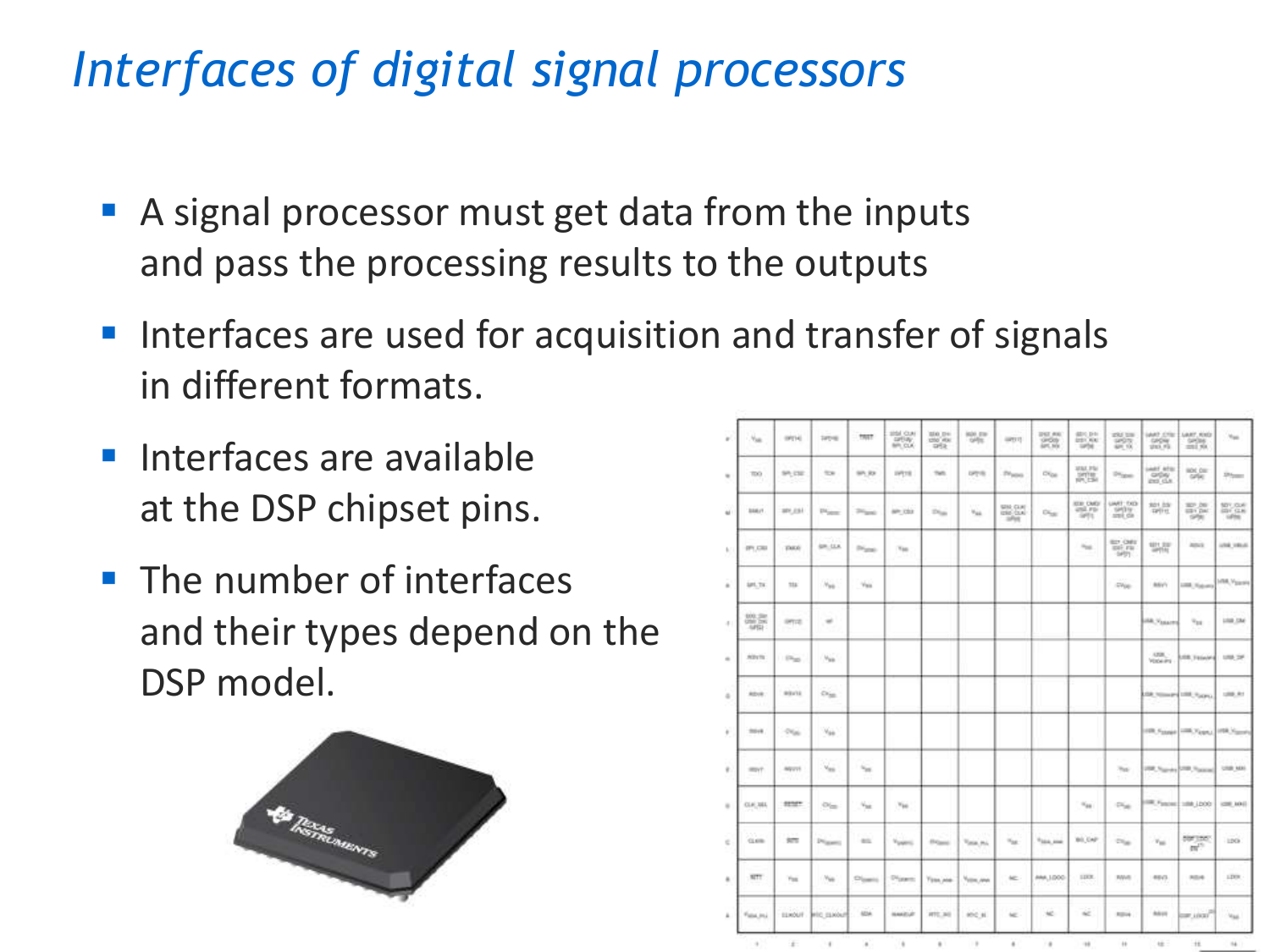# *Interfaces of TI C6657 DSP*

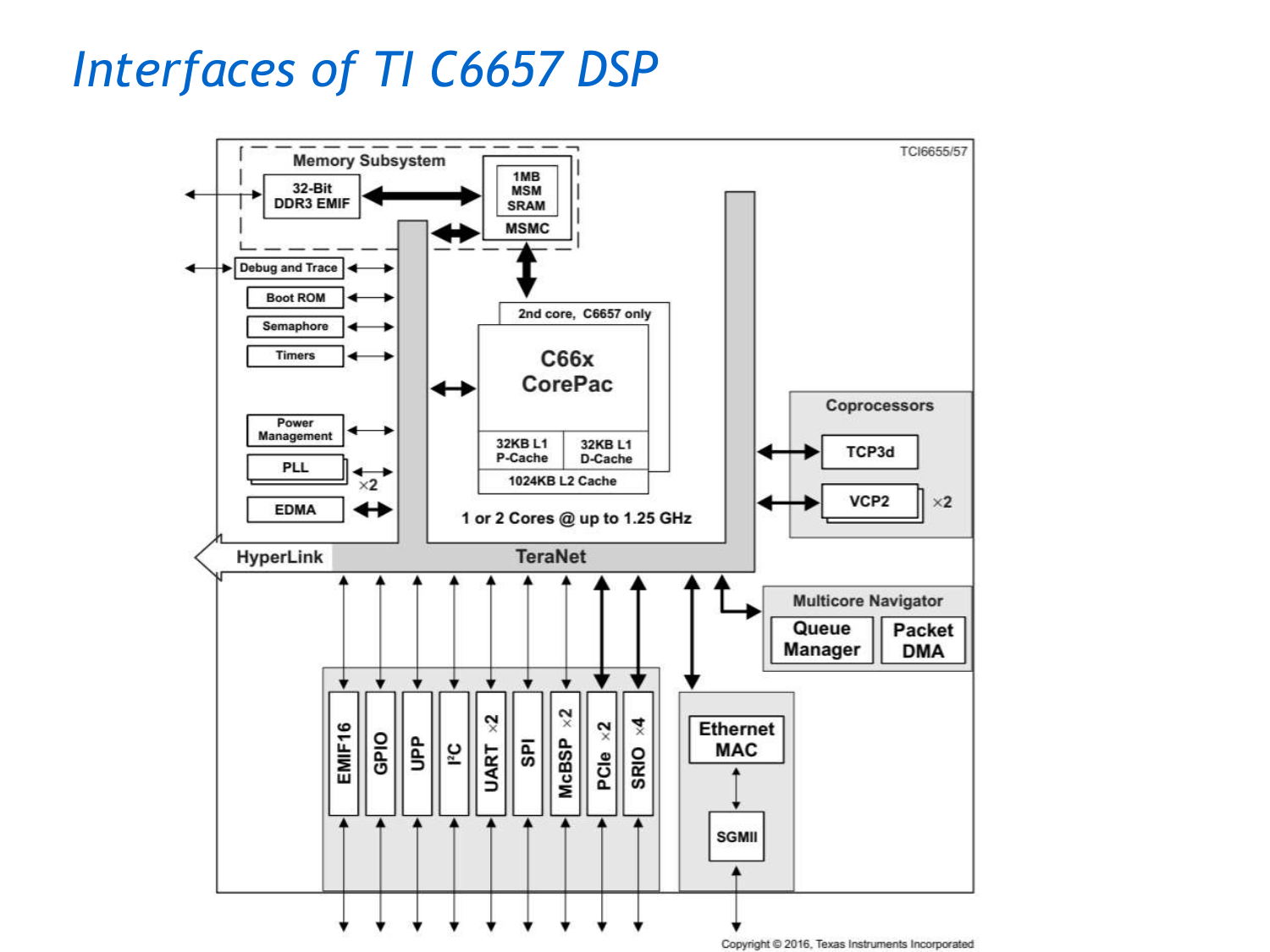# *Digital serial interfaces*

- In serial interfaces, bits of a digital signal are transmitted in serial, one by one.
- The majority of DSP interfaces are serial ones.
- Serial interfaces may be:
	- synchronous data and clock; pulses of the clock signal determine where each bit starts,
	- asynchronous data only, the clock signal must be generated by the receiver, so the transmission rate must be known.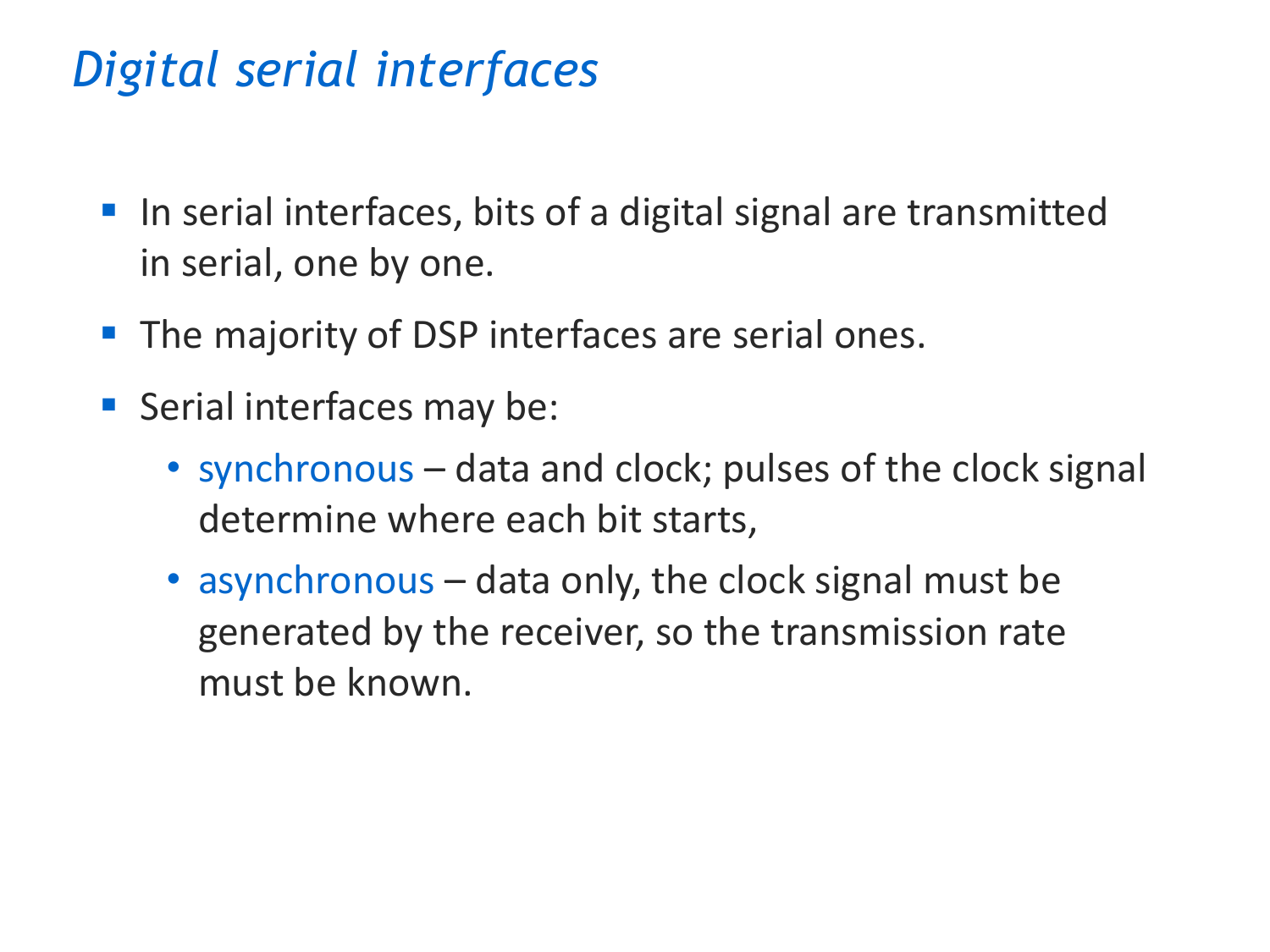# *UART (RS232, RS485)*

UART – *Universal Asynchronous Receiver/Transmitter*

- **EXPALS** Asynchronous interface.
- Relatively low speed (in practice: max. 115200 b/s).
- Transmission: start bit, 5-9 data bits (usually 8 bits), parity bit (optional), 1-2 stop bits.
- The receiver must know the data format. Example specification: 9600/8N1 – speed 9600 bit/s, 8 data bits, no parity bit, one stop bit (this is the standard).
- Used mainly for communicating with external devices.
- Data exchange often requires special protocols, e.g. MODBUS.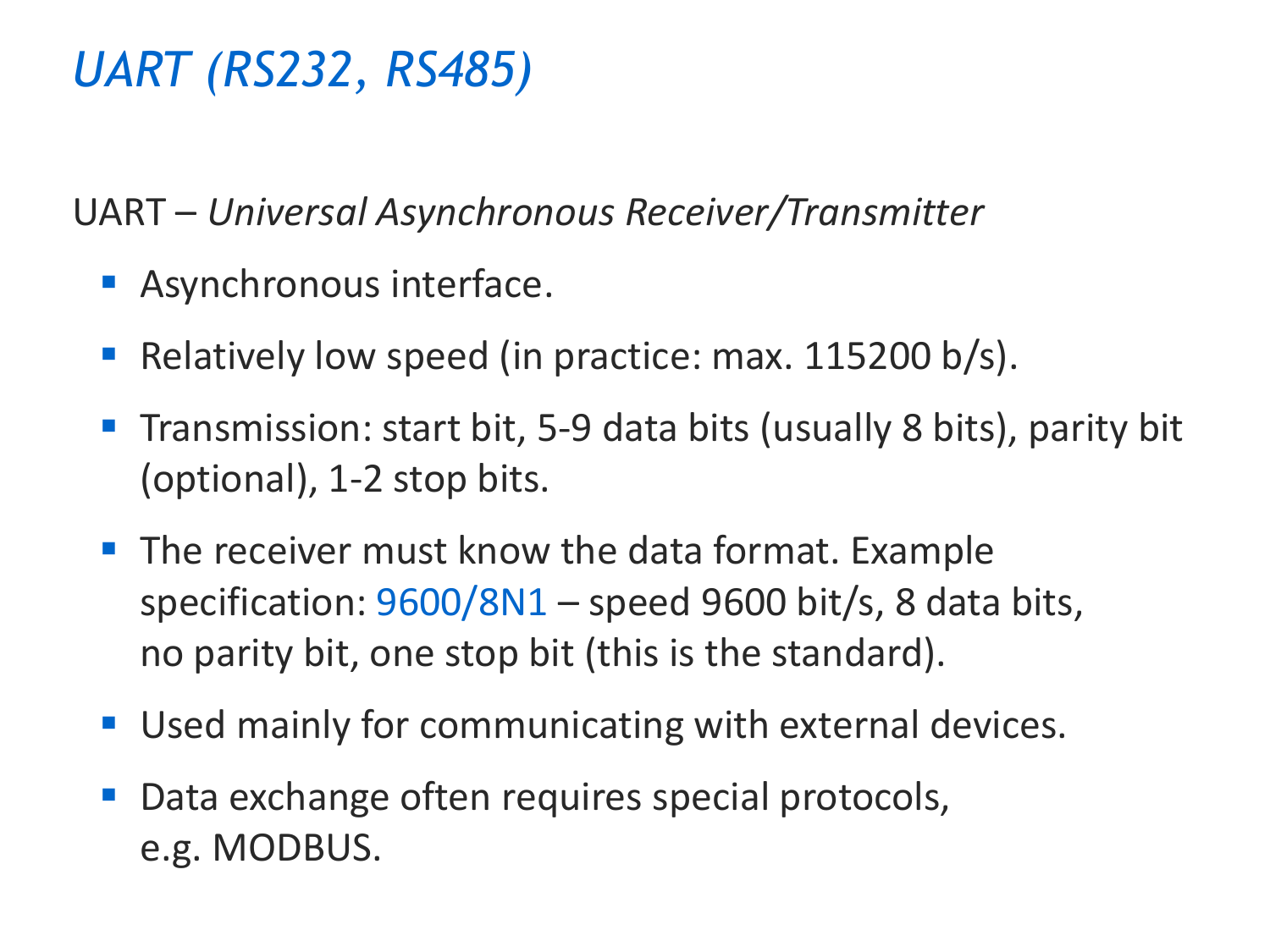## *UART (RS232, RS485)*

Connections:

- Tx (*transmit*) for sending data,
- Rx (*receive*) for getting data,
- power supply (VCC) and ground (GND) lines.

WARNING: lines are "crossed" when connecting devices:  $Rx1 - Tx2, Rx2 - Tx1$ 

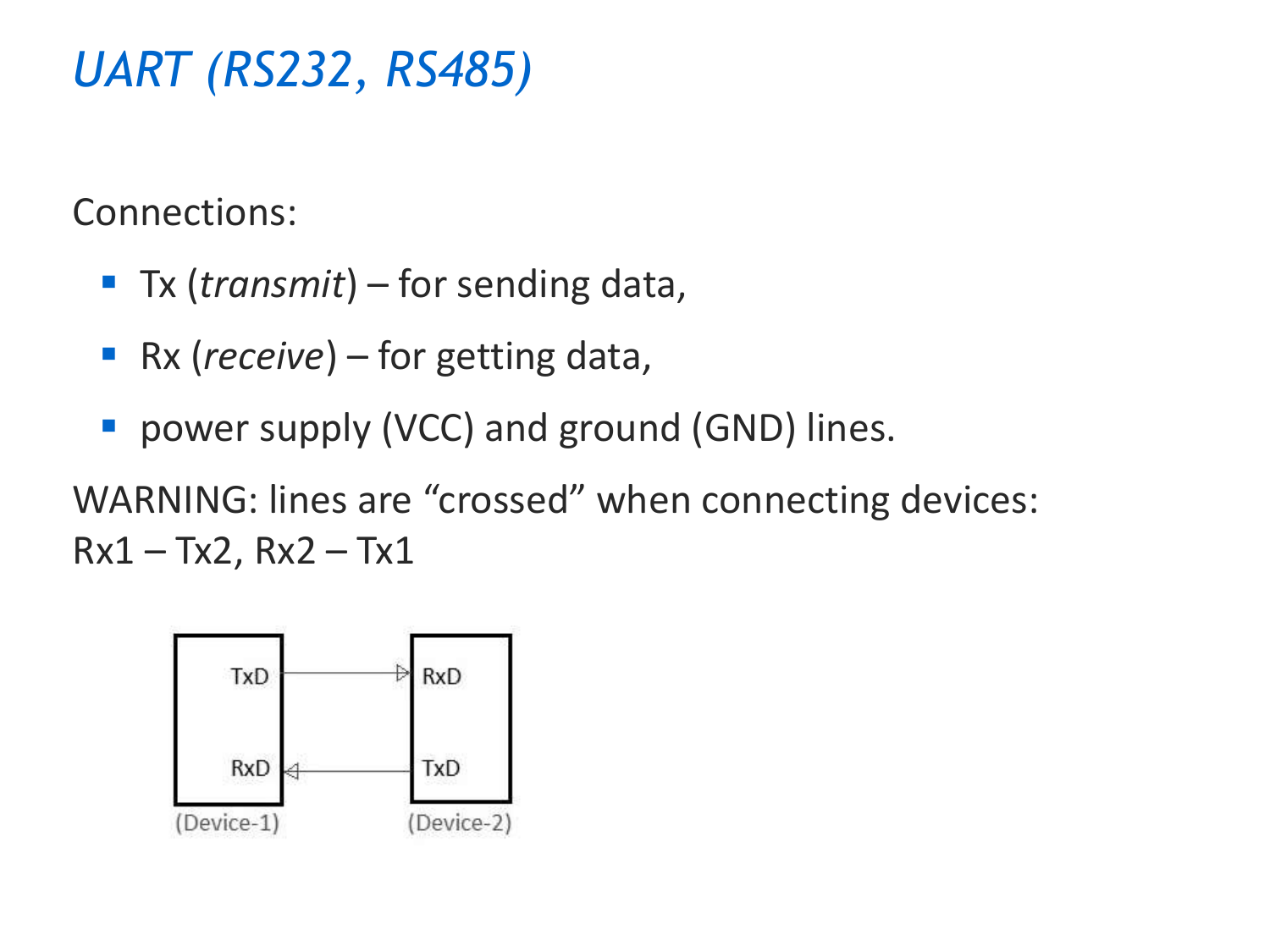# *I 2C*

#### I <sup>2</sup>C – *Inter-Integrated-Circuit*

- Standard in communication with various digital sensors.
- Synchronous interface. Data line (SDA) and clock line (SCL).
- A DSP is the transmission manager (*Master*).
- Multiple external devices (*Slave*) may be connected.
- Each slave must have a unique address.
- Maximum speed: 100 kbit/s (*Standard*), 400 kbit/s (*Fast*), there are extensions to 3.4 Mbit/s.
- **The Transmission speed depends on the length and quality of the** connection wires and on the number of connected devices.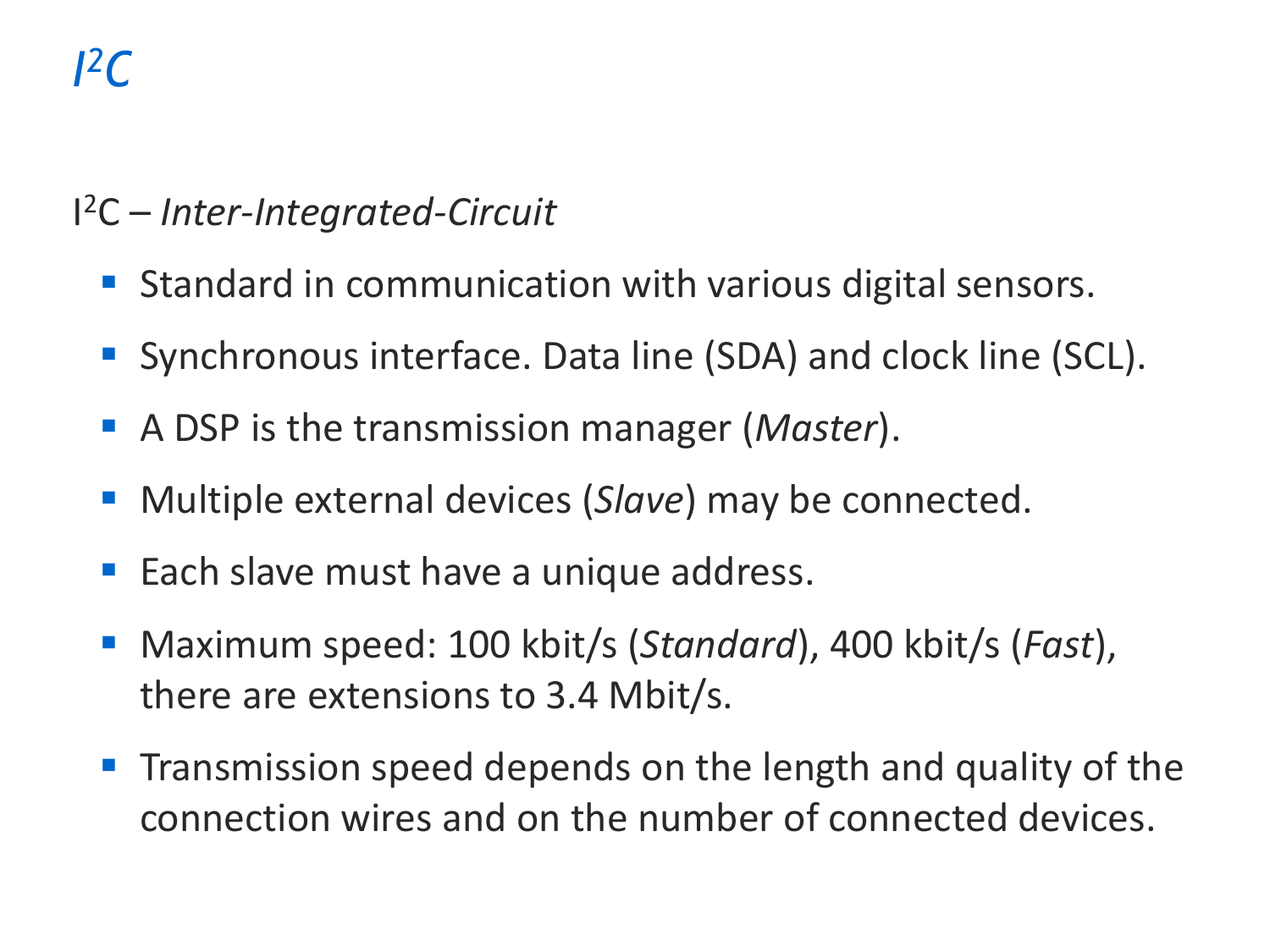A simplified description of transmission:

- The master switches the SDA and SCL state, sends the target address to all connected devices.
- A slave having the required address responds with ACK and switches the SDA line.
- Data transmission is performed via SDA.
- The receiver responses with ACK.
- The master closes the transmission by switching the SCL and SDA lines.

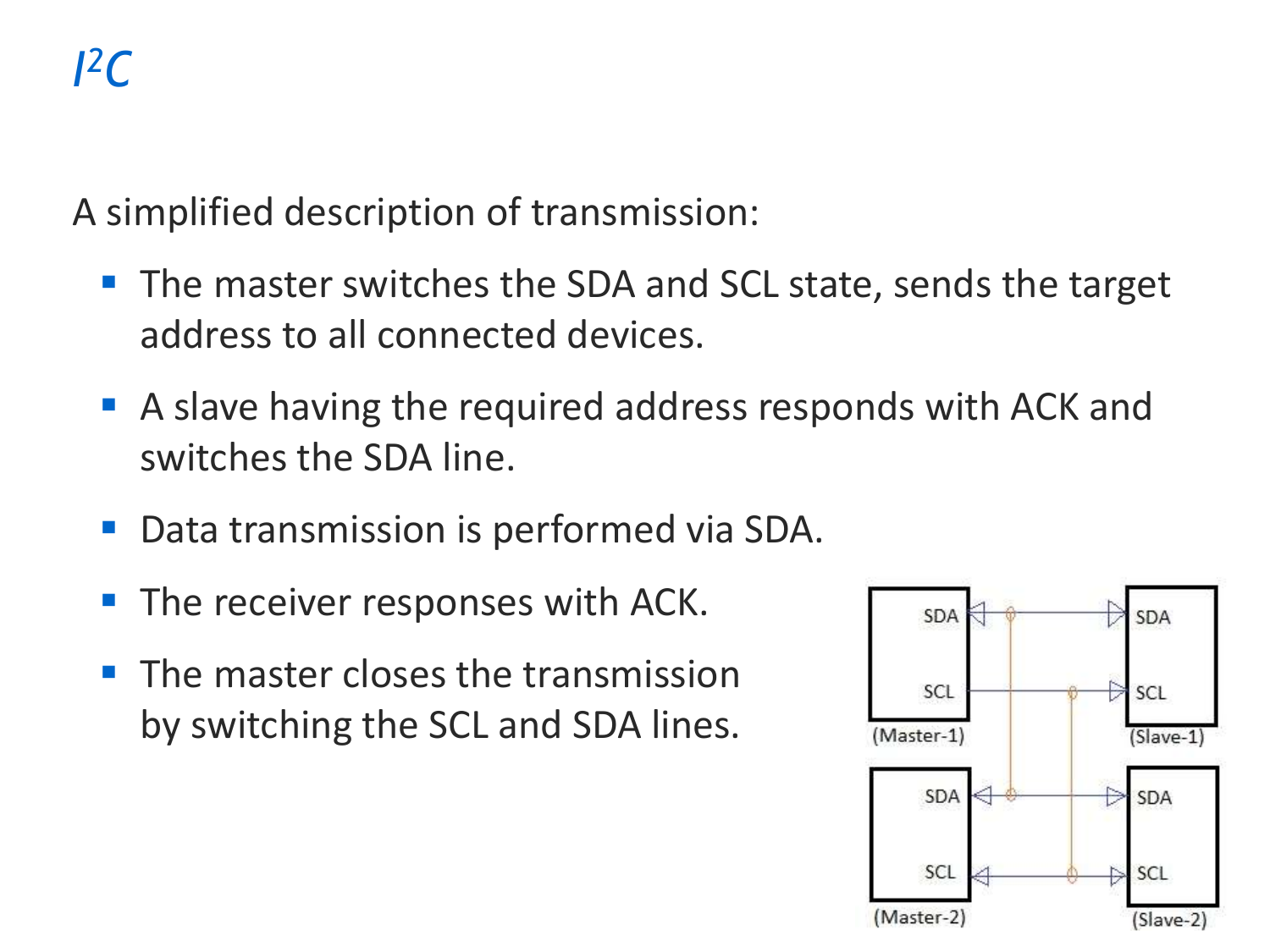### *I <sup>2</sup>C – a transmission example*



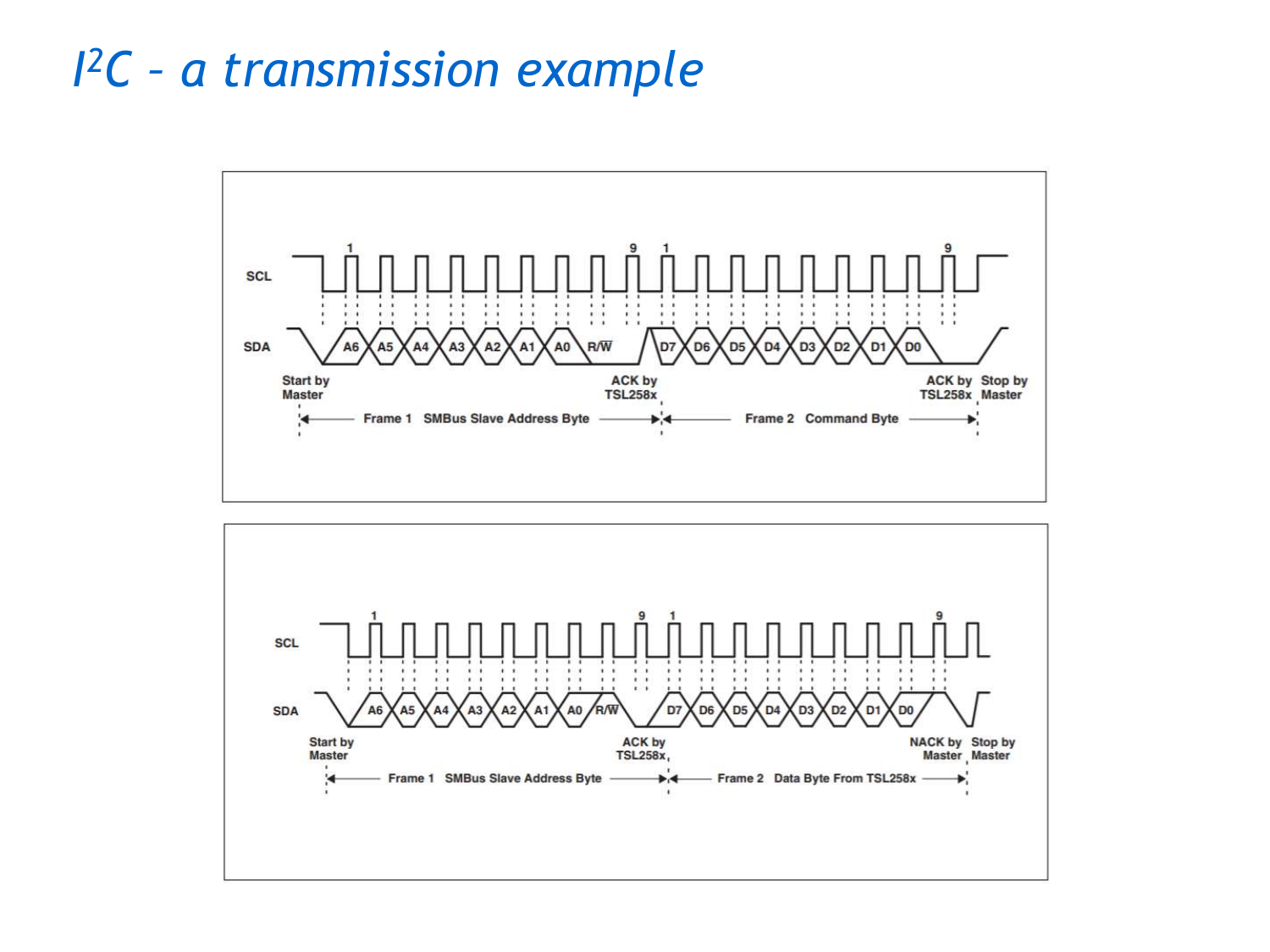# *SPI*

SPI – *Serial Peripheral Interface*

- **E** Synchronous interface.
- Multiple devices may be connected to one Master, but each device requires its own *Chip Select* (CS) line.



- 4 lines: MOSI (*Master Out, Slave In*), MISO (*Master In, Slave Out*), CLK (clock signal), CS (chip select).
- Much higher speeds than  $I^2C$ , about 8 Mbit/s.
- Fully bi-directional communication (*full duplex*).
- Used when high transmission speed is required, e.g. memory cards, displays.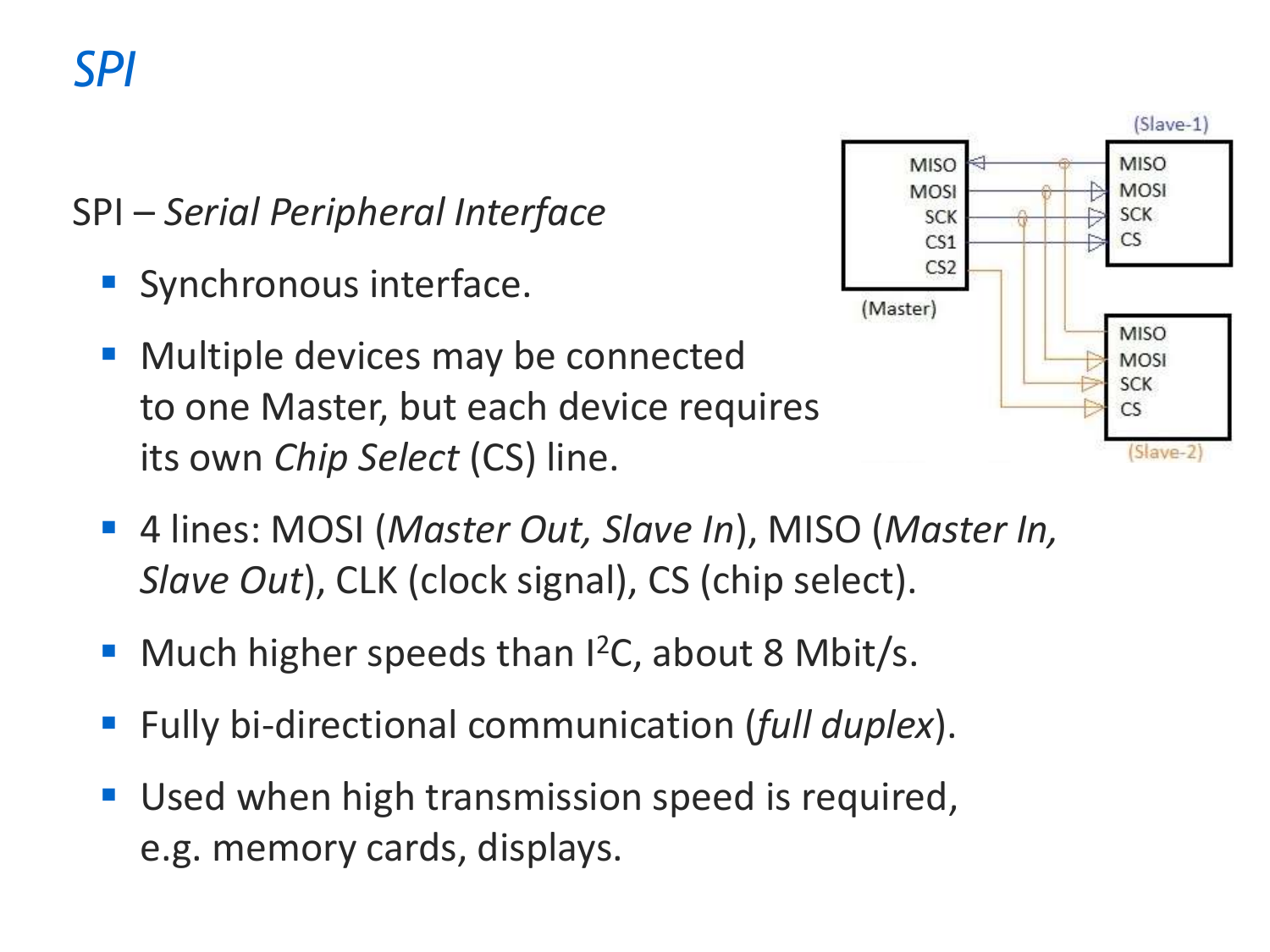# *I 2S*

1<sup>2</sup>S – Inter-IC Sound (do not confuse with 1<sup>2</sup>C)

- Used for transmission of digital sound samples.
- Lines:
	- SCK clock signal, pulse for each bit,
	- WS (FS) word (frame) clock signal, changes state for the first bit of each sound sample (0/1 for L/R channel).
	- SD data line, bits of the digital sound.
	- MC master clock, optional synchronizing clock.

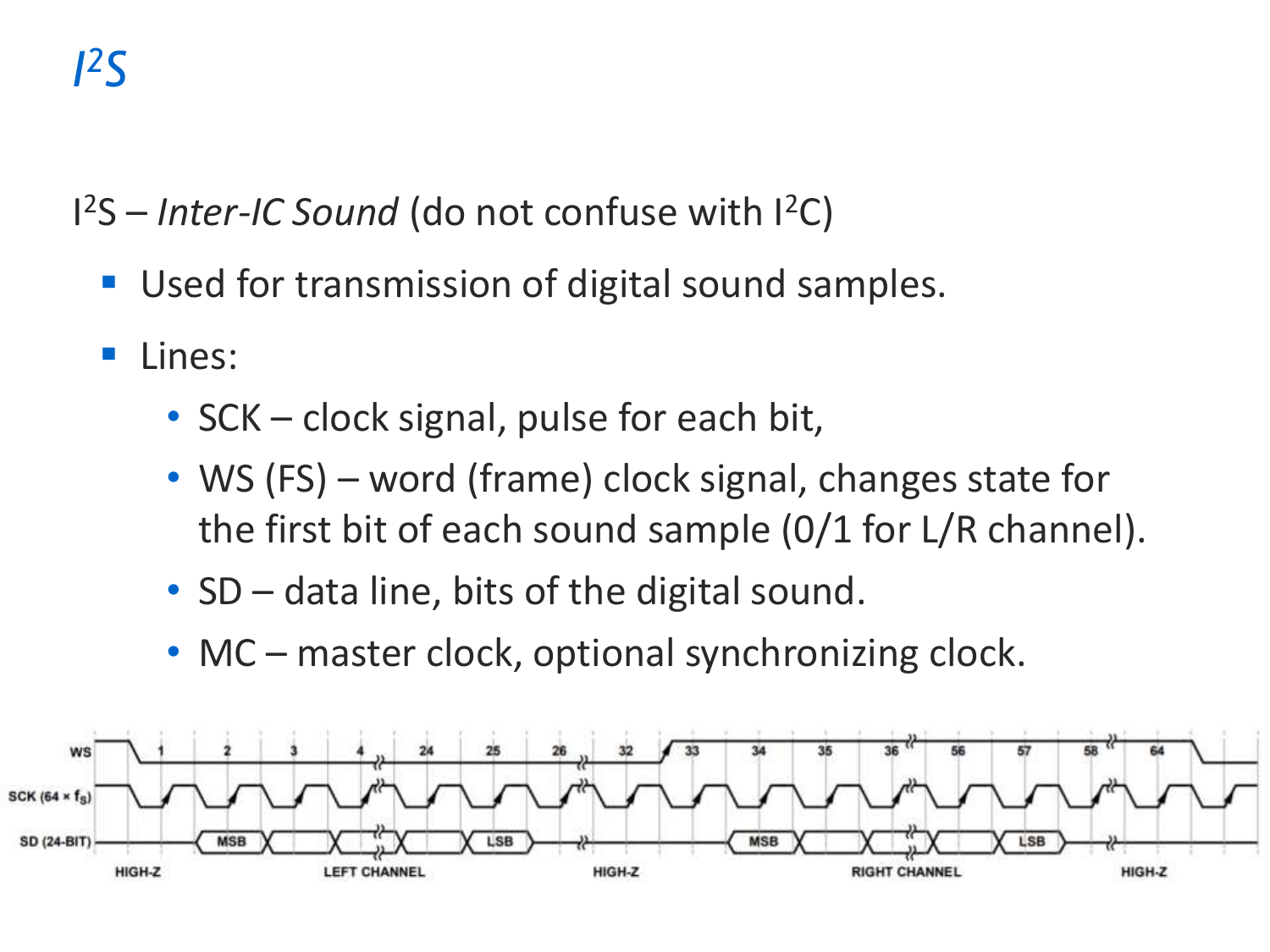## *USB*

#### USB – *Universal Serial Bus*

- **EXTERNITHE Allows a DSP to communicate with USB peripherals:** 
	- DSP as *USB Slave* read/write data from an external device,
	- DSP as *USB Master* other devices may connect to the DSP and get data, e.g. the processing results.
- Rarely used in DSPs for signal transmission, often used in a "diagnostic mode".
- **The Transmission speed depends on the standard** (1.0: 1.5 Mb/s; 1.1: 12 Mb/s, 2.0: 480 Mb/s).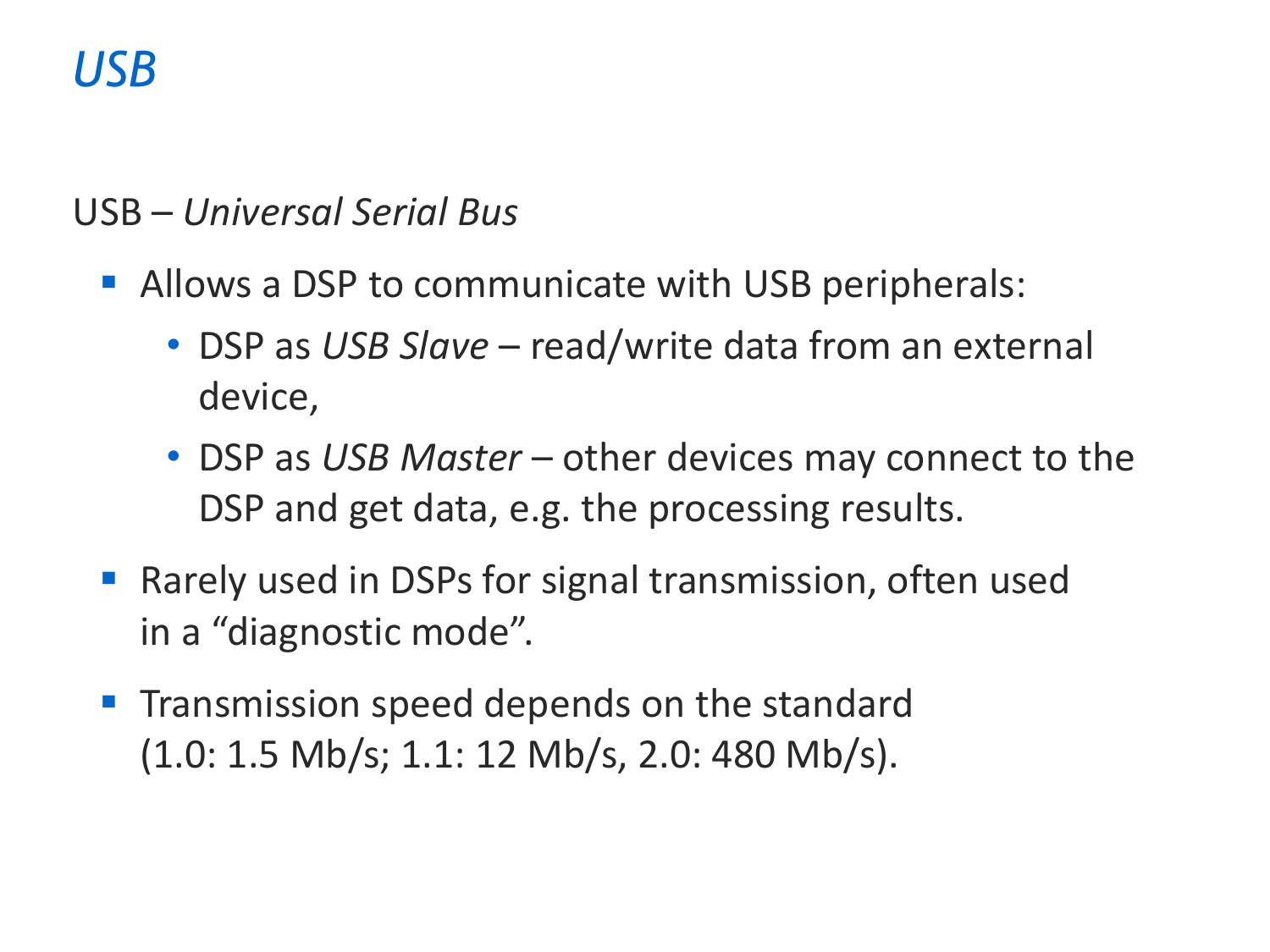# *GPIO*

GPIO – *General Purpose Input and Output*

- Digital interface with unspecified function or format. A programmer can write/read any signal.
- Good for bi-state signals ("on-off"), e.g.:
	- reading button state  $(0 -$  pressed,  $1 -$  released),
	- controlling LED diode  $(1 -$  light, 0 turn off).
- Any signals can be transmitted but reading and writing signals ("bit banging") must be performed by a programmer and it is less efficient than standard interfaces.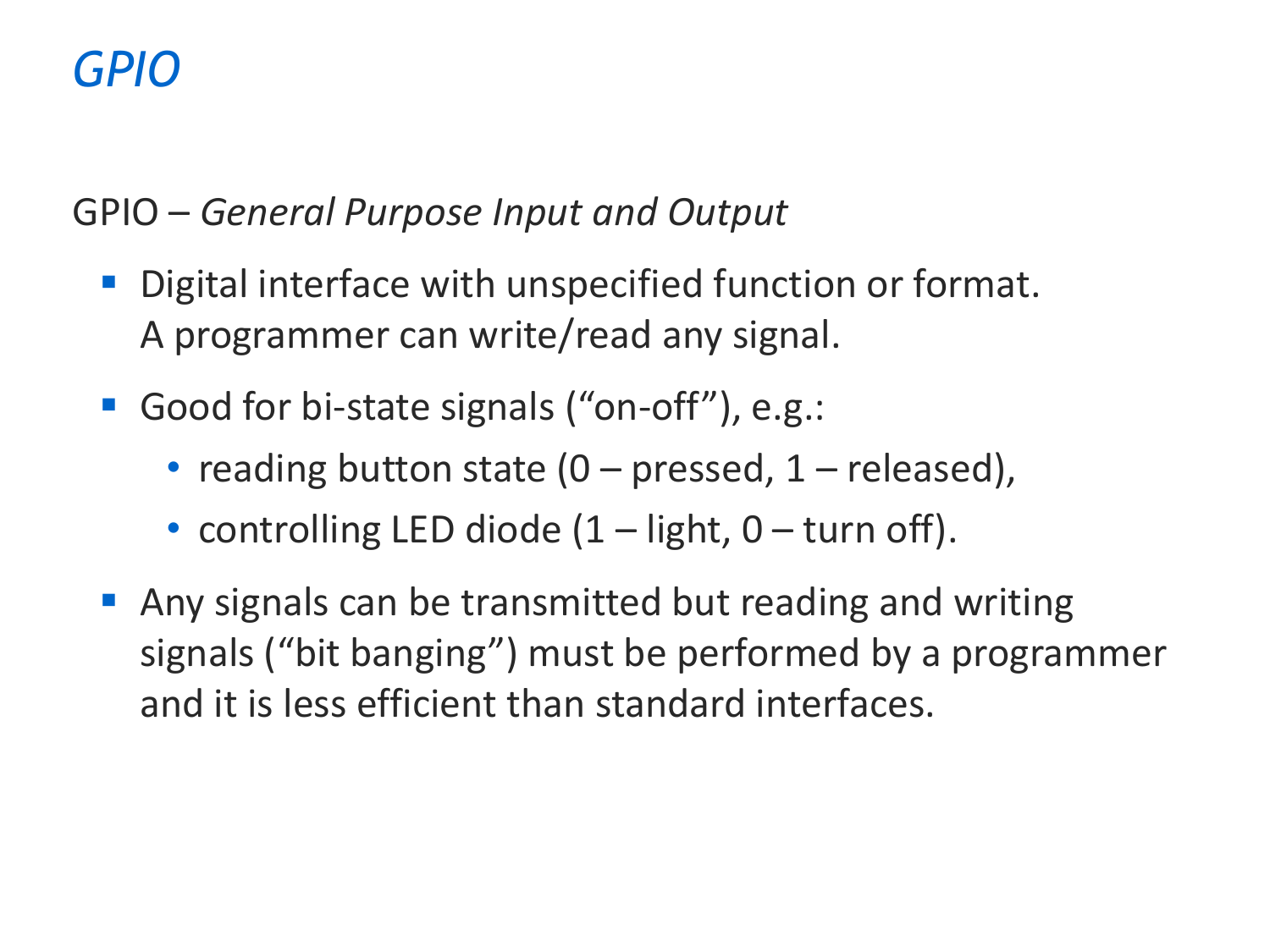## *GPIO*

- Each GPIO pin can be configured as input or output.
- The default state of GPIO line is undefined (floating) and it can change by itself.
- The default state (0 or 1) must be configured with an internal resistor:
	- *pull-up* set the default state as high (1),
	- *pull-down* set the default state as low (0).

<https://www.freecodecamp.org/news/a-simple-explanation-of-pull-down-and-pull-up-resistors-660b308f116a/>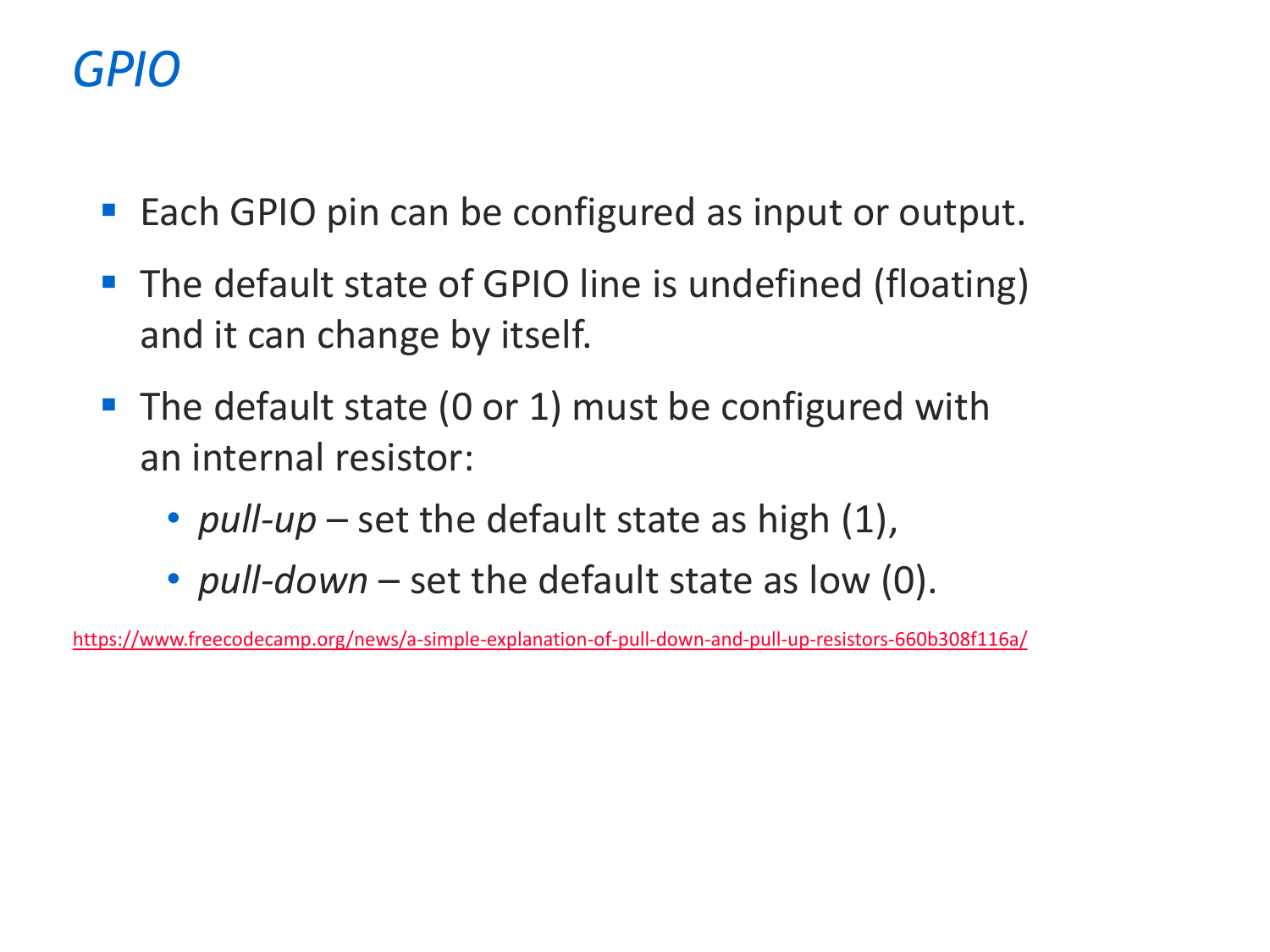## *Network interface*

*Ethernet*, EMAC (*Ethernet Media Access Controller*)

- Allows a DSP to function as a networked device.
- Requires a network stack implementation in software (e.g. TI NDK – *Network Development Kit*).
- **The Transmission speed depends on the type.** GbE (*Gigabit Ethernet*) – up to 1 Gb/s.
- Implemented mainly in the modern floating-point DSPs.
- A convenient method of transmitting any digital signal, e.g. sound samples.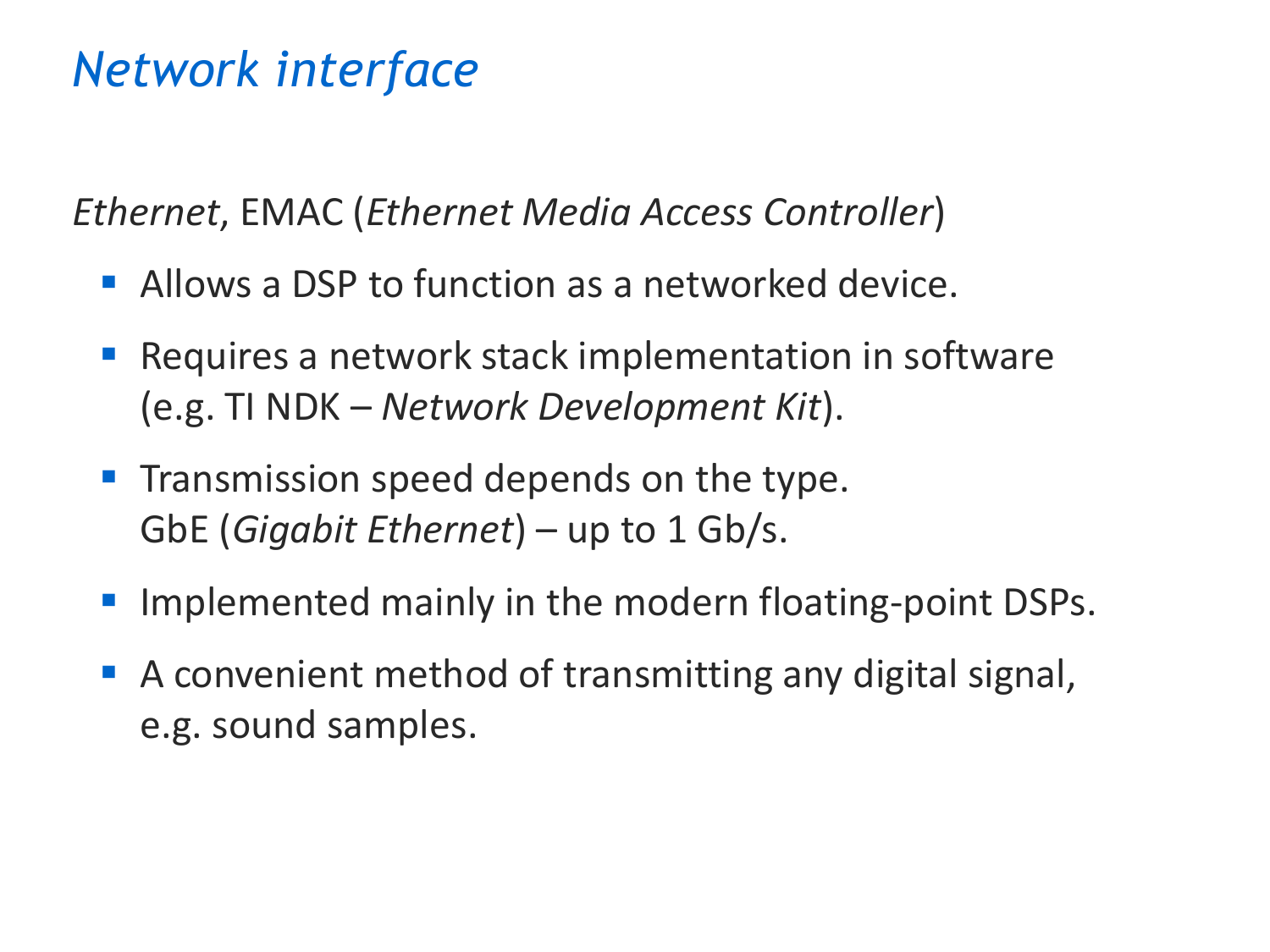## *Parallel digital interfaces*

- Contrary to serial interfaces, in the parallel interface, all bits are available at the same time at the input/output.
- Requires a separate data line for each bit.
- Relatively rare in DSPs.
- Higher transmission speed than in serial interfaces.
- Useful for communication with devices requiring high data rate, such as analog to digital converters.
- Example: uPP (*Universal Parallel Port*) in TI C6657, 8 to 16 bits.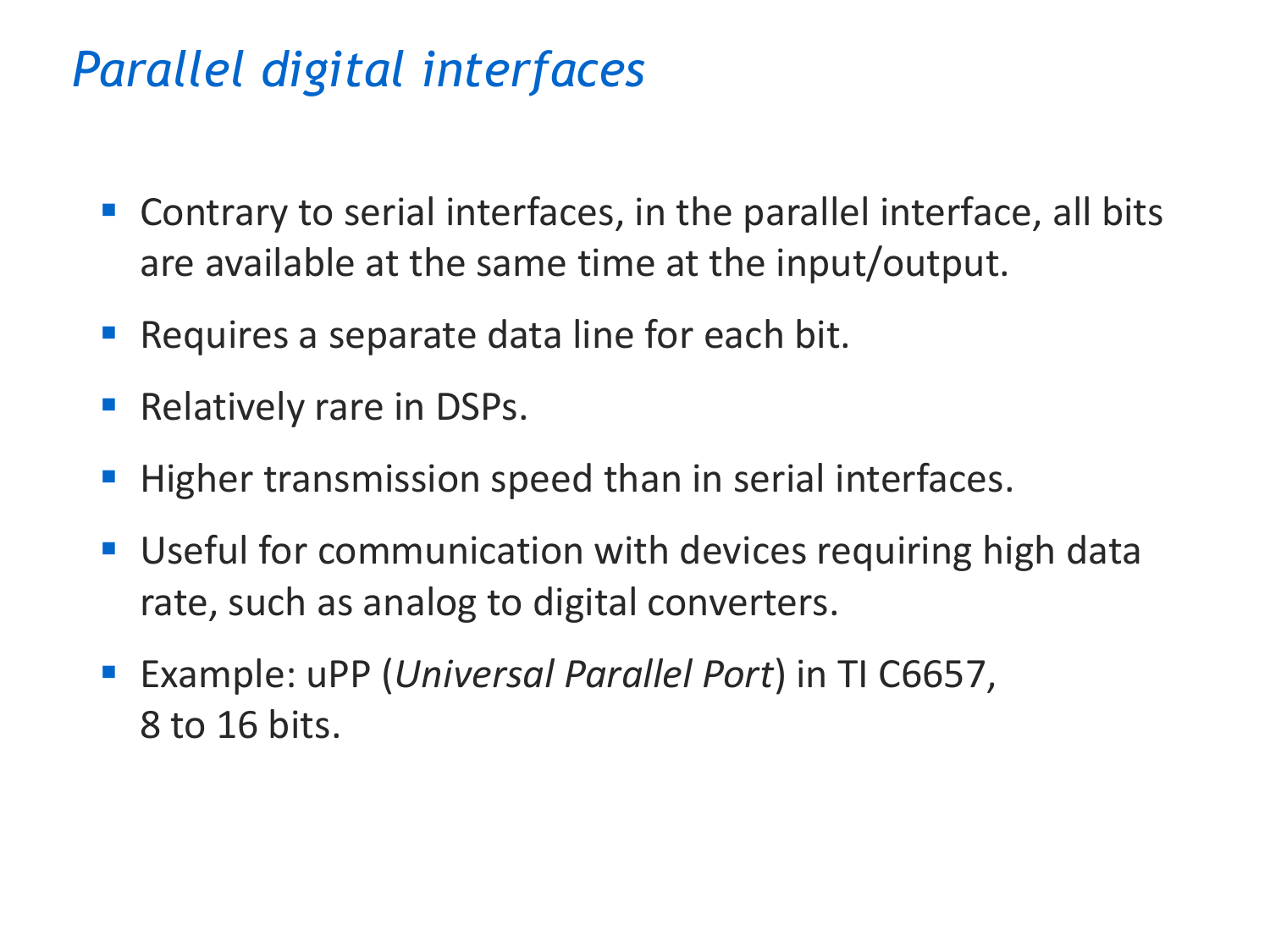# *Analog interfaces*

- Processing analog signals by DSP requires an ADC – analog to digital converter.
- ADCs may be:
	- embedded in DSP (e.g. SAR *Successive Approximation Register*),
	- external communicating e.g. through SPI or  $l^2C$ .
- Parameters:
	- speed, in samples per second (sa/s),
	- bit resolution (e.g. 8, 12, 16 bit).
- $\blacksquare$  SAR ADC in C5535: 10 bit, up to 64 ksa/s.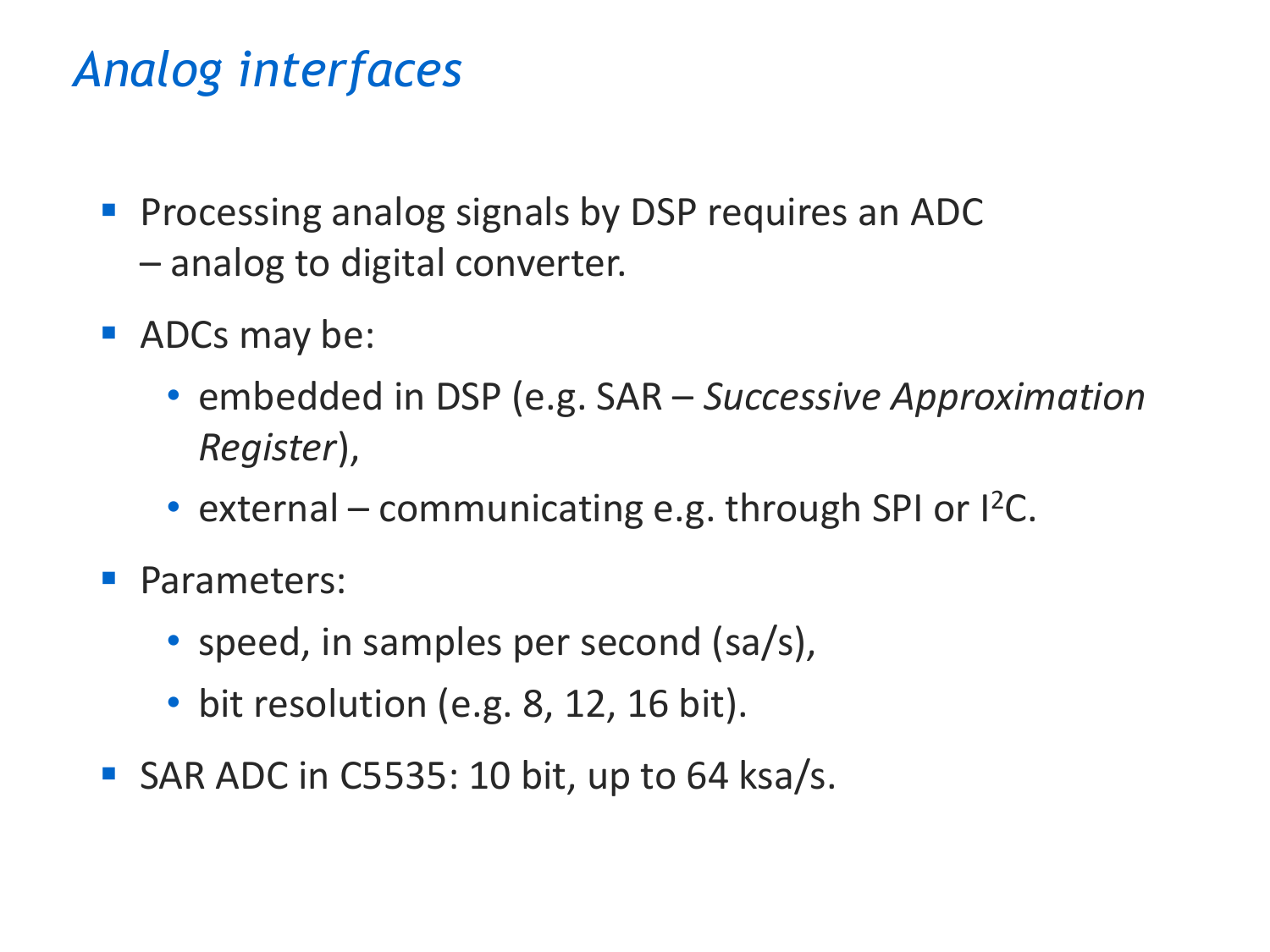## *External memory interfaces*

Communication between DSP and the external memory:

- DDR additional DDR3 memory chipsets,
- $\blacksquare$  eMMC/SD communication with Flash memory cards,
- **EMIF (***External Memory Interface***)** a unified interface for communication with external memory of different type (Flash, SRAM, SDRAM).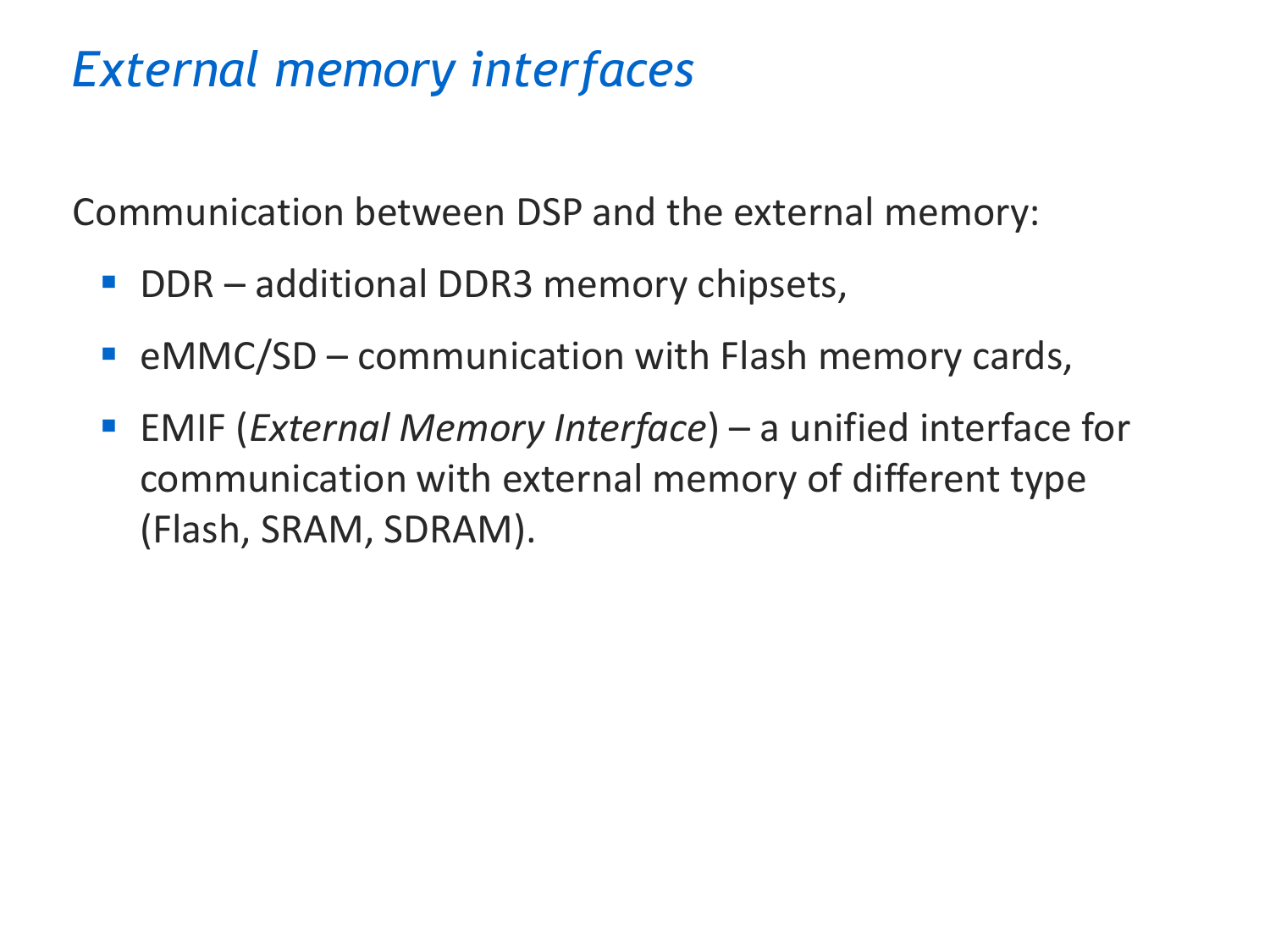## *Other interfaces*

- PCI Express (PCIe) for communication with devices working in this standard; high speed.
- *HyperLink* used for connecting multiple DSPs from Texas Instruments and data exchange.
- *McBSP* (*Multichannel Bufferred Serial Port*) interface from Texas Instruments, a multichannel serial interface used mainly for sound signals.
- SRIO (Serial RapidIO) a high speed serial interface.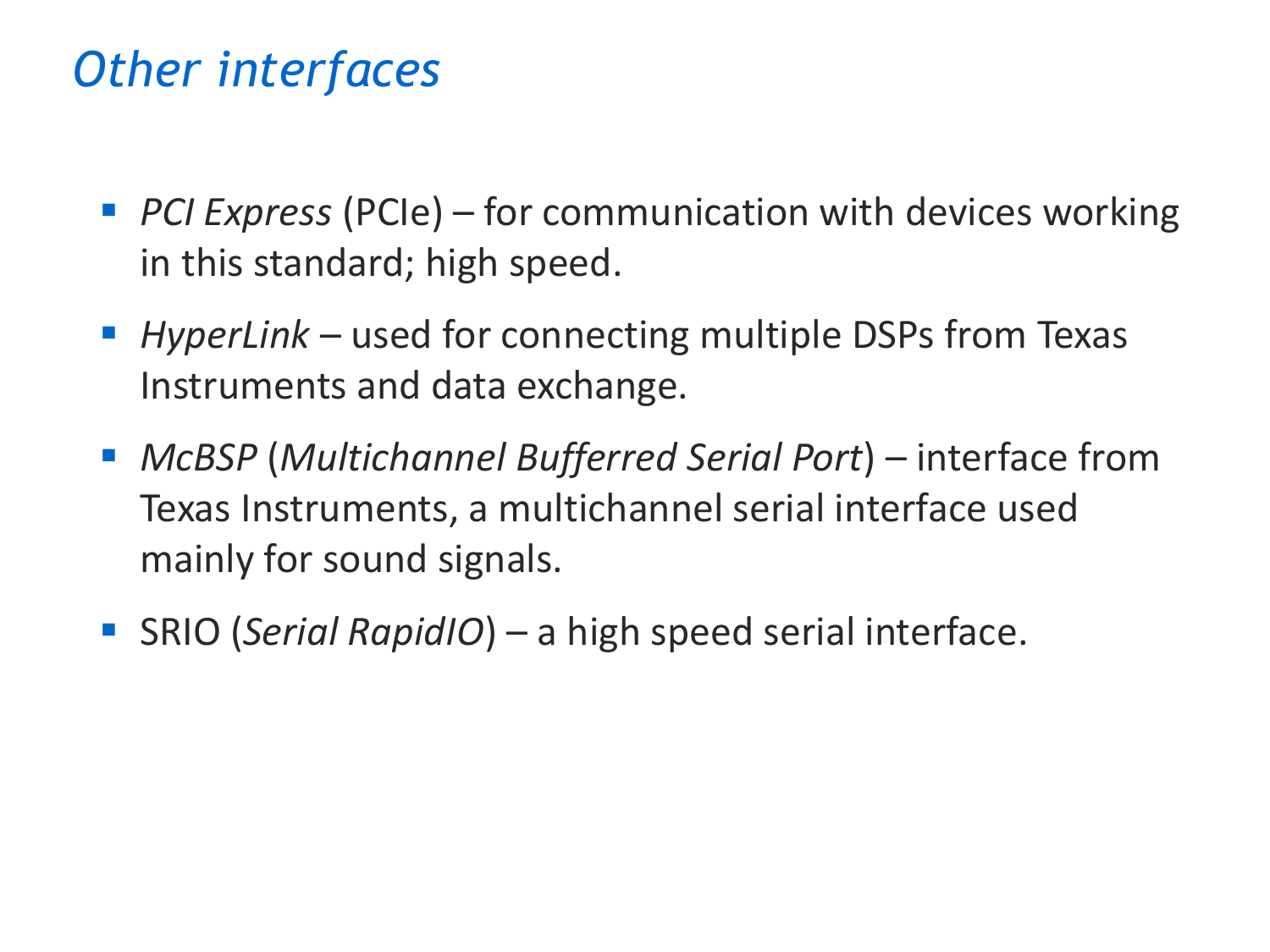# *Example of using interfaces in DSP*

C5535 DSP and the development board (used in the course project)